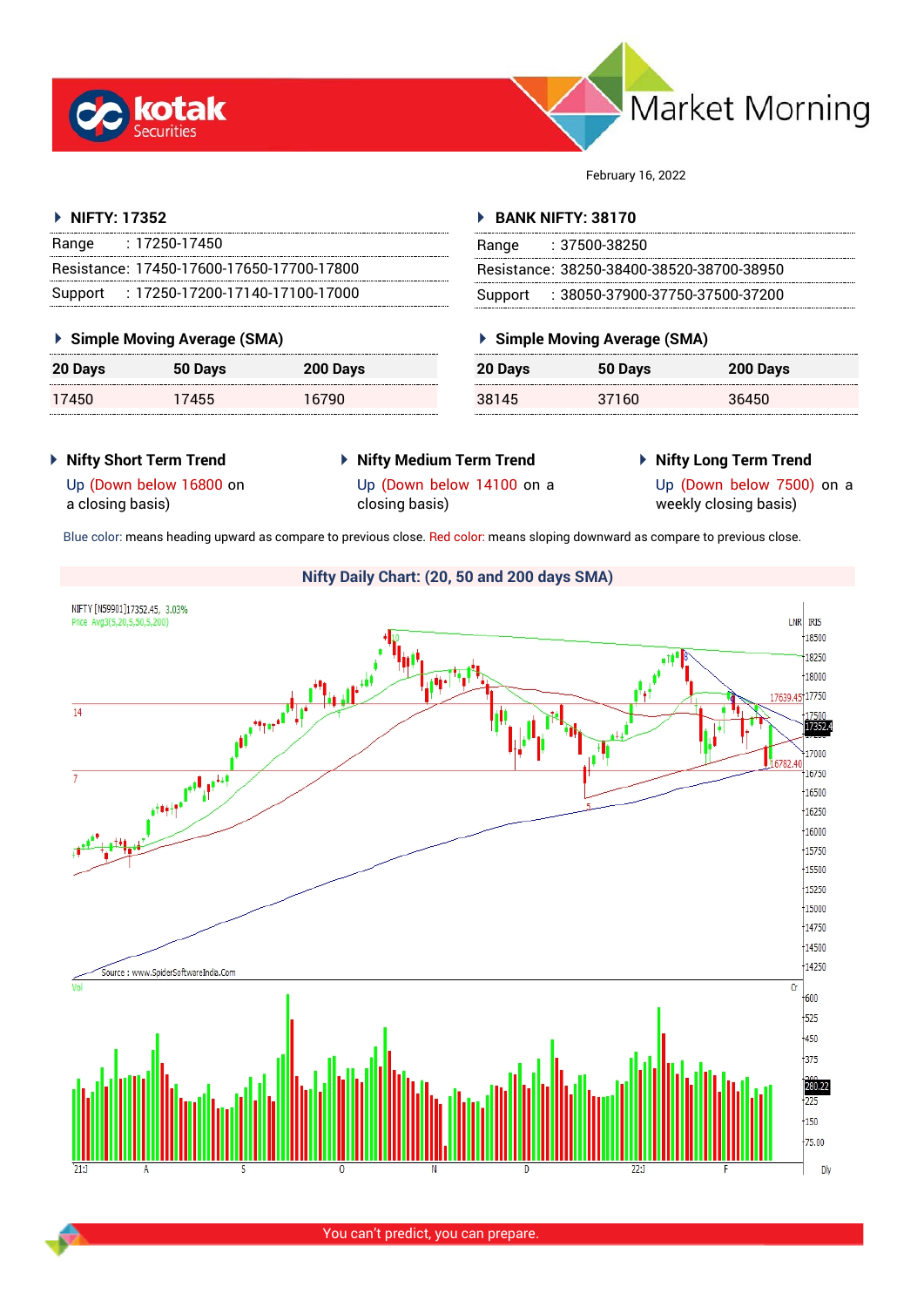### **Market Analysis**

points. Among sectors, all major sectoral indices were in the green, however, auto and PSU banks were the **Nifty/Sensex Daily View:** On Tuesday, the Nifty rose sharply, closing up 509 points while the Sensex rose by 1736 biggest gainers and rose over 3.5 per cent. Technically, after a sharp decline, the index took support near the 200 day SMA and reversed sharply. On the daily chart, the index has formed a long bullish candle, which indicates a continuation of the pullback rally in the near term. However, in the near term, the market is still maintaining a lower top formation and trading below the 50-day and 20-day SMAs, which will limit the range.

We are of the view that the index completed a phase of pullback rally and now 17450/58500 and 17600/58750 will be an immediate hurdle for the index. The strategy should be to buy on dips between 17300/17250 and place the last stop loss at 17100. On the other hand, if the index manages to trade below 17100/57200, the unwinding of long positions is not ruled out. Below this, it may go up to the level of 16900-16800/57000-56500. The focus should be on metals and financial stocks.

# **RATING SCALE (PRIVATE CLIENT GROUP)**

**BUY** – A condition that indicates a good time to buy a stock. The exact circumstances of the signal will be determined by the indicator that an analyst is using. **SELL** – A condition that indicates a good time to sell a stock. The exact circumstances of the signal will be determined by the indicator that an analyst is using. **Stop Loss Order** – An instruction to the broker to buy or sell stock when it trades beyond a specified price. They serve to either protect your profits or limit your losses.

#### **FUNDAMENTAL RESEARCH TEAM (PRIVATE CLIENT GROUP)**

Head of Research Auto & Auto Ancillary Transportation, Paints, FMCG Banking & Finance [shrikant.chouhan@kotak.com](mailto:shrikant.chouhan@kotak.com) arun.agarwal@kotak.com agarwal.amit@kotak.com Hemali.Dhame@kotak.com

**Jatin Damania Purvi Shah Rini Mehta K. Kathirvelu** Metals & Mining, Midcap Pharmaceuticals Research Associate Support Executive jatin.damania@kotak.com [purvi.shah@kotak.com](mailto:purvi.shah@kotak.com) rini.mehta@kotak.com [k.kathirvelu@kotak.com](mailto:k.kathirvelu@kotak.com) +91 22 6218 6440 +91 22 6218 6432 +91 80801 97299 +91 22 6218 6427

**Sumit Pokharna** Pankaj Kumar Oil and Gas, Information Tech Construction, Capital Goods & Midcaps sumit.pokharna@kotak.com pankajr.kumar@kotak.com +91 22 6218 6438 +91 22 6218 6434

**Shrikant Chouhan Arun Agarwal Amit Agarwal, CFA Hemali Dhame** +91 22 6218 5408 +91 22 6218 6443 +91 22 6218 6439 +91 22 6218 6433

### **TECHNICAL RESEARCH TEAM (PRIVATE CLIENT GROUP)**

**Shrikant Chouhan Amol Athawale Sayed Haider** [shrikant.chouhan@kotak.com](mailto:shrikant.chouhan@kotak.com) [amol.athawale@kotak.com](mailto:amol.athawale@kotak.com) Research Associate +91 22 6218 5408 +91 20 6620 3350 [sayed.haider@kotak.com](mailto:sayed.haider@kotak.com)

+91 22 62185498

# **DERIVATIVES RESEARCH TEAM (PRIVATE CLIENT GROUP)**

+91 79 6607 2231 +91 22 6218 5497 +91 33 6615 6273

**Sahaj Agrawal Prashanth Lalu Prasenjit Biswas, CMT, CFTe** [sahaj.agrawal@kotak.com](mailto:sahaj.agrawal@kotak.com) [prashanth.lalu@kotak.com](mailto:prashanth.lalu@kotak.com) [prasenjit.biswas@kotak.com](mailto:prasenjit.biswas@kotak.com)